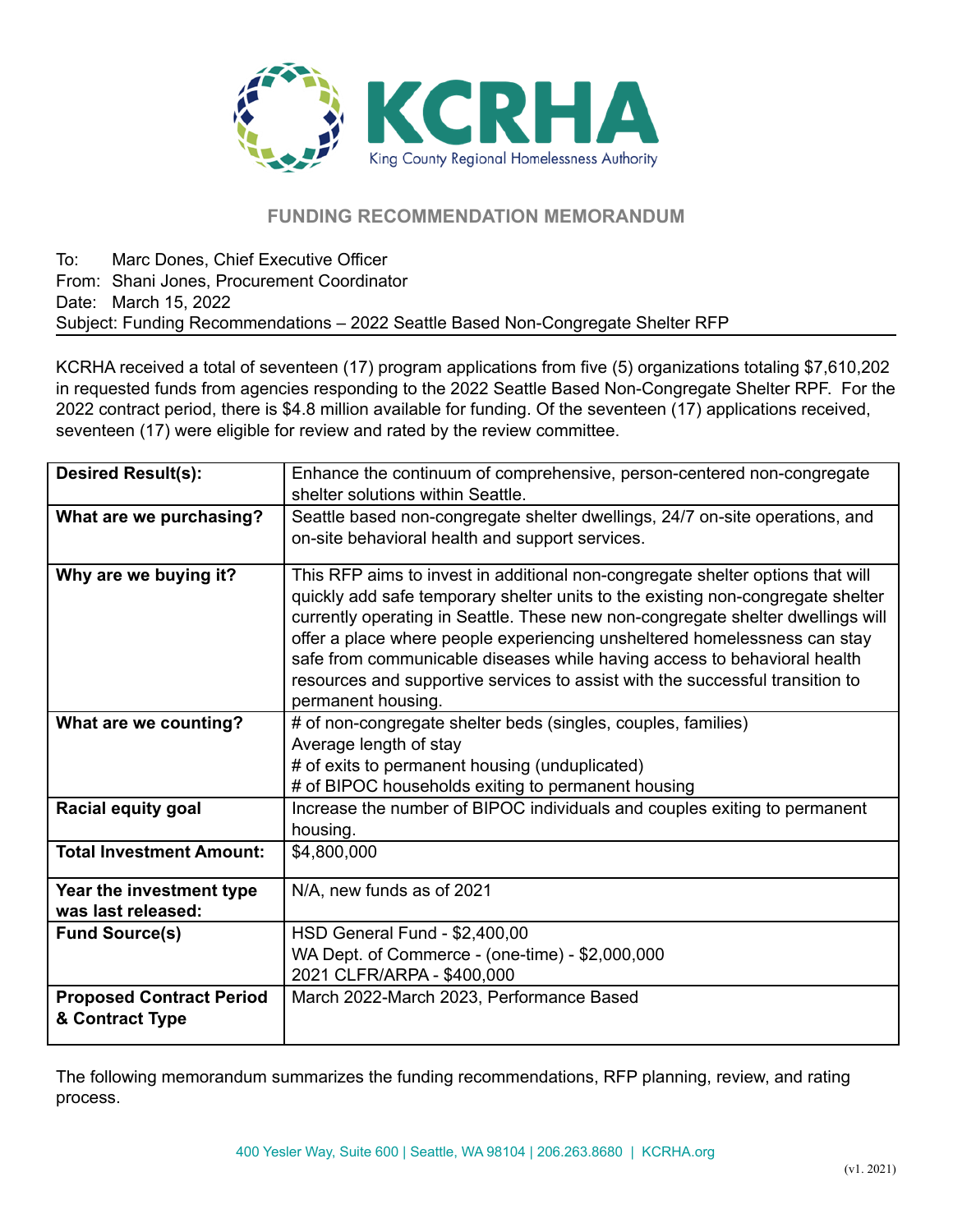# **A. Funding Recommendation(s)**

| <b>Agency</b>                                     | Program<br><b>Area</b>                                  | <b>Score Per</b><br><b>Program Area</b>                                           | <b>Total</b><br><b>Combined</b><br><b>Score &amp;</b><br><b>Rank</b> | <b>Current</b><br><b>Allocation</b><br>(if<br>applicable) | <b>Total</b><br><b>Requested</b><br><b>Amount</b> | <b>Recommended</b><br><b>Amount</b> |
|---------------------------------------------------|---------------------------------------------------------|-----------------------------------------------------------------------------------|----------------------------------------------------------------------|-----------------------------------------------------------|---------------------------------------------------|-------------------------------------|
| Chief<br>Seattle<br>Club (CSC)                    | Development<br>Operating,<br>Support<br><b>Services</b> | Development:<br>(88/100)<br>Operating:<br>(83.2/100)<br>Services:<br>(85.7/100)   | 85.6                                                                 | <b>None</b>                                               | \$1,908,104                                       | \$1,908,104                         |
| Public<br>Defender<br>Association<br>(PDA)        | Support<br><b>Services</b>                              | Services:<br>(84.4/100)                                                           | 84.4                                                                 | None                                                      | \$1,500,534                                       | \$1,500,534                         |
| Catholic<br>Community<br><b>Services</b><br>(CCS) | Development<br>Operating,<br>Support<br><b>Services</b> | Development:<br>(78.8/100)<br>Operating:<br>(82.4/100)<br>Services:<br>(82.4/100) | 81.2                                                                 | None                                                      | \$471,550                                         | \$471,550                           |
| <b>Total Funding Allocation</b>                   |                                                         |                                                                                   |                                                                      |                                                           |                                                   | \$3,880,188                         |
| <b>Total Unallocated Amount</b>                   |                                                         |                                                                                   |                                                                      |                                                           |                                                   | \$919,812                           |

The following is the funding recommendation(s) of the review committee:

Based on rater scores and discussion, the panel recommends fully funding the proposals listed above. After the recommended awards are made, there is a total of \$919,812 of unallocated funding (\$696,515 of Commerce development funds, and \$223,297 of HSD services & operations funds). The rating panel prefers to fully fund vs partially fund proposals. They also prefer to fund proposals and partnerships which can ensure the implementation of each service area offered in this RFP.

Based on the criteria and expectations the raters set, it's recommended that the total remaining budget of \$919,812, be offered to CSC and CCS during contract negotiations. The panel recommends these agencies use the additional funding to increase the number of non-congregate shelters, improve the site amenities, and/or increase support services.

The following applications are **not recommended** for funding:

| <b>Agency</b> | <b>∖Program</b><br>Area(s) | ∣Score Per <sup>।</sup><br><b>Program Area</b> | Total<br>Combined<br><b>Score &amp;</b><br><b>Rank</b> | <b>Current Allocation Of</b><br><b>Funds</b> | <b>Total Requested</b><br>Amount |
|---------------|----------------------------|------------------------------------------------|--------------------------------------------------------|----------------------------------------------|----------------------------------|
|---------------|----------------------------|------------------------------------------------|--------------------------------------------------------|----------------------------------------------|----------------------------------|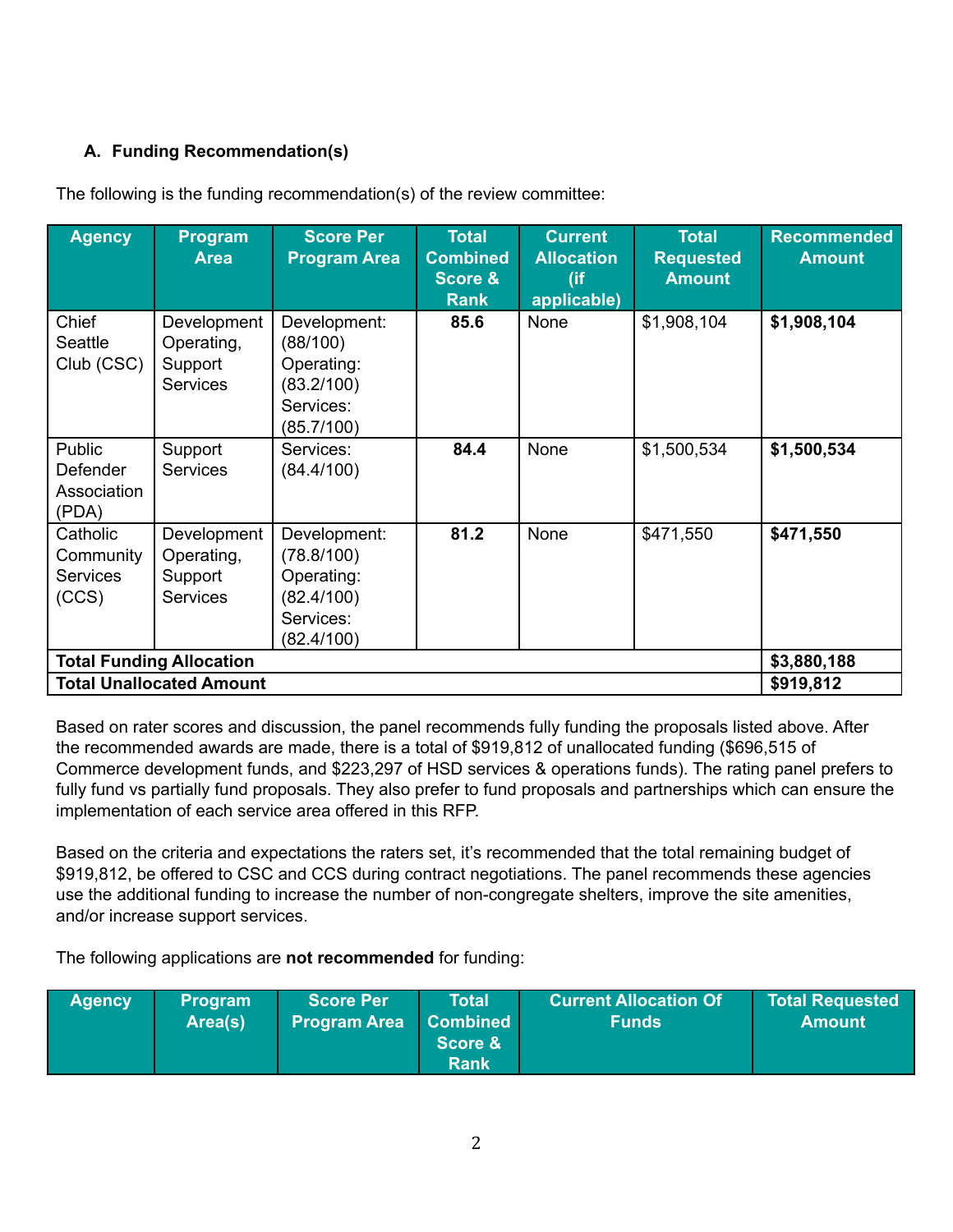| Low<br>Income<br>Housing<br>Institute<br>$(LHH)$ -<br>Southend | Land<br>Acquisition,<br>Development,<br>Operating,<br>Support<br><b>Services</b> | Land<br>Acquisition:<br>(70.1/100)<br>Development:<br>(73.6/100)<br>Operating:<br>(74.5/100)<br>Services: | 73.0 | None | \$1,608,844 |
|----------------------------------------------------------------|----------------------------------------------------------------------------------|-----------------------------------------------------------------------------------------------------------|------|------|-------------|
|                                                                |                                                                                  | (74.0/100)                                                                                                |      |      |             |
| Pallet                                                         | Development                                                                      | Development:                                                                                              | 72.2 | None | \$512,326   |
| <b>Shelter</b>                                                 |                                                                                  | (72.2/100)                                                                                                |      |      |             |
| Low                                                            | Land                                                                             | Land                                                                                                      | 60.8 | None | \$1,608,844 |
| Income                                                         | Acquisition,                                                                     | Acquisition:                                                                                              |      |      |             |
| Housing                                                        | Development,                                                                     | (61.6/100)                                                                                                |      |      |             |
| Institute                                                      | Operating,                                                                       | Development:                                                                                              |      |      |             |
| $(LHH)$ -                                                      | Support                                                                          | (61.6/100)                                                                                                |      |      |             |
| <b>Yale Site</b>                                               | <b>Services</b>                                                                  | Operating:                                                                                                |      |      |             |
|                                                                |                                                                                  | (60.0/100)                                                                                                |      |      |             |
|                                                                |                                                                                  | Services:                                                                                                 |      |      |             |
|                                                                |                                                                                  | (60.0/100)                                                                                                |      |      |             |

The applications above were the lowest ranking based on rater scores and discussion. LIHI's Southend proposal scored low, and the panel did not want to *partially* fund a proposal with the remaining unallocated funds. The Pallet Shelter proposal was also ranked low due to the panel's preference of funding proposals which include a plan and partnerships for operations and services. Lastly, the rating panel unanimously agreed not to fund LIHI's Yale proposal due to limitations and inhumane living conditions at their proposed site. The rater's scoring rationale is archived and attached.

# **B. The Planning Process**

The following procurement process involved seven (7) engagements and two (2) survey input opportunities. The following community groups and stakeholders participated in this process:

- Met with the Lived Experience Coalition (LEC) three (3) times and completed an antiracist strategy chart process for non-congregate shelter. On average, each engagement had about 20-30 participants with lived experience attend. Some participants may have been duplicate since this is a standing meeting with regular attendees.
- Met with staff at Seattle-King County Coalition on Homelessness (SKCCH). Led a conversation about non-congregate shelter alternatives. SKCCH agreed to allow time on the agenda at the November general meeting to inform the group about the upcoming RFP and invite everyone to the community listening session. SKCCH also assisted with the distribution of KCRHA developed surveys related to the non-congregate shelter RFP
- KCRHA hosted a community listening session. A total of 33 attendees participated. This audience was primarily service providers (direct service staff) and people with lived experience. SKCCH helped to promote the event on their website and blog in an attempt to capture agencies not currently funded by KCRHA.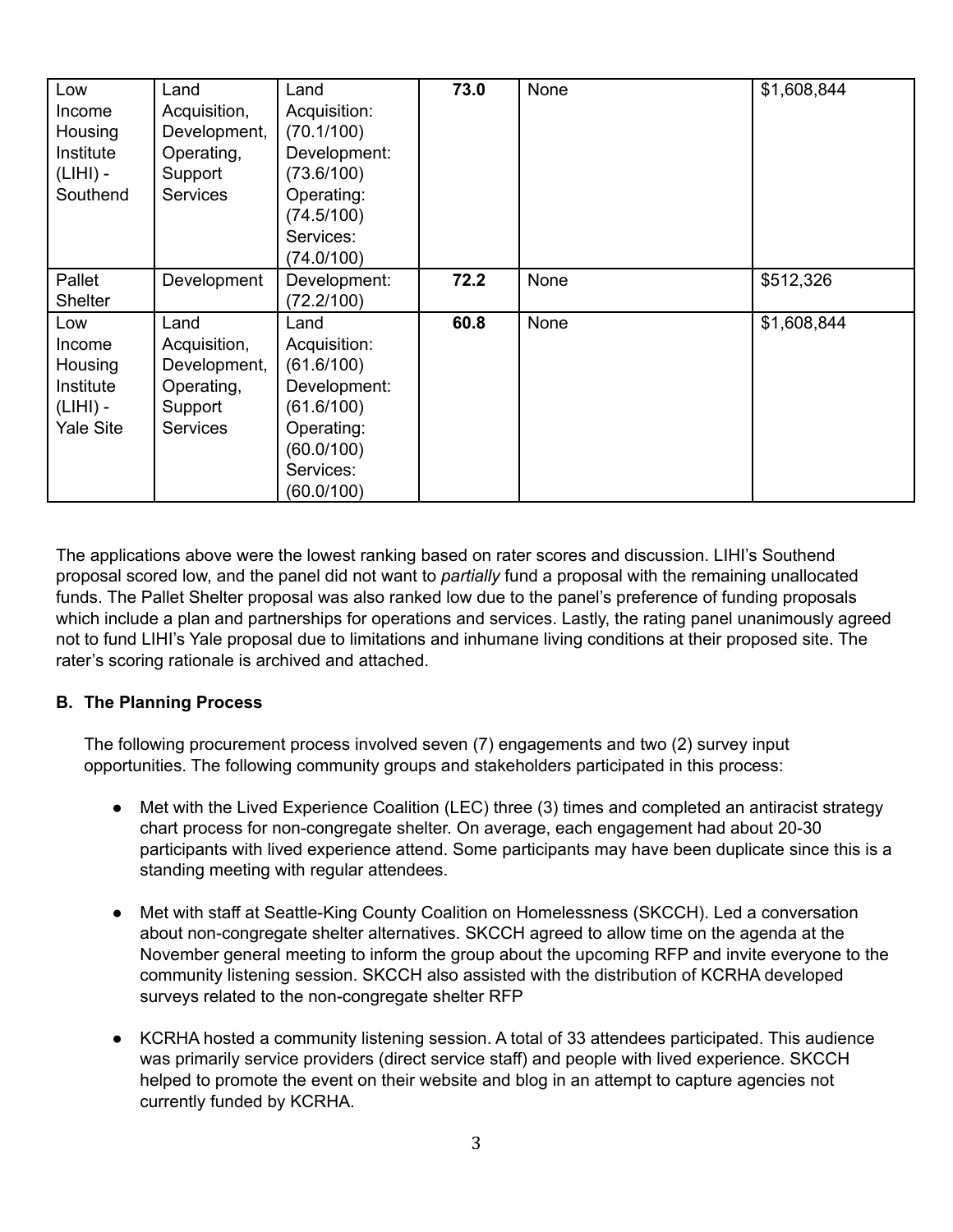- Due to the frequent intersectionality of homelessness and gender-based violence, a meeting with the Executive Director and Housing Coordinator at the King County Coalition Ending Gender-Based Violence was convened. The KCRHA grants and procurement team and On Point Consulting, LLC, solicited feedback related to non-congregate shelter needs for survivors of domestic violence (DV). Information about innovative models in DV emergency shelter since the pandemic were identified and should be considered for future procurement (e.g., Relowshare)
- KCRHA and On Point Consulting , LLC met with the Seattle Human Services (HSD) Change Team. KCRHA gave an update on the upcoming RFP to about 35 staff at HSD. HSD staff was also encouraged to attend the KCRHA listening session.
- The "Ideas and Innovations in [Non-Congregate](https://forms.gle/X4dsM73cvZC3RZFn7) Shelter Survey" was sent to all KCRHA currently contracted providers. There were a total of forty (40) surveys submitted and analyzed.
- KCRHA and On Point Consulting, LLC also did a thorough review and analysis of the previous community engagements facilitated by HSD. Information gathered was incorporated into the development of the RFP.

Based on engagement for this process, the following input was incorporated into this procurement process in the following ways:

- The scope of the RFP should include four (4) RFP application categories with the applicant's option to provide a menu of desired services and activities for each category;
- The requirement to have previous experience developing non-congregate shelters was removed to encourage a more diverse applicant pool of developers;
- RFP applicants who do not pose a specific time limit on shelter stays were rated highly. Stakeholders expressed the importance of keeping this form of housing temporary but avoiding rigid exit timeframes that are not people centered;
- RFP applicants who propose a harm reduction model should be rated highly. Stakeholders' consensus was around the importance of having a safe space for drug/alcohol consumption along with having trained substance use counselors on site and ready to assist when a person is ready;
- RFP applicants who propose more transformative justice principles to their approach to on-site security should be scored highly. Many stakeholders expressed the need for a safe and secure community. Police intervention is not always safe for everyone, and many stakeholders suggested the need for well trained staff in de-escalation techniques to encourage restorative practices versus police involvement;
- RFP applicants should score highly if they propose structures that have amenities like those that their housed neighbors have. Examples mentioned are: mattresses, heat with individual controls, access to hygiene services (e.g., indoor plumbing and showers), 24/7 access with no curfews, security that is protecting its residents- not policing them, ability to have pets and partners, ability to securely store belongings, and applicants who make special considerations to build spaces that bring peace and a sense of safety and autonomy;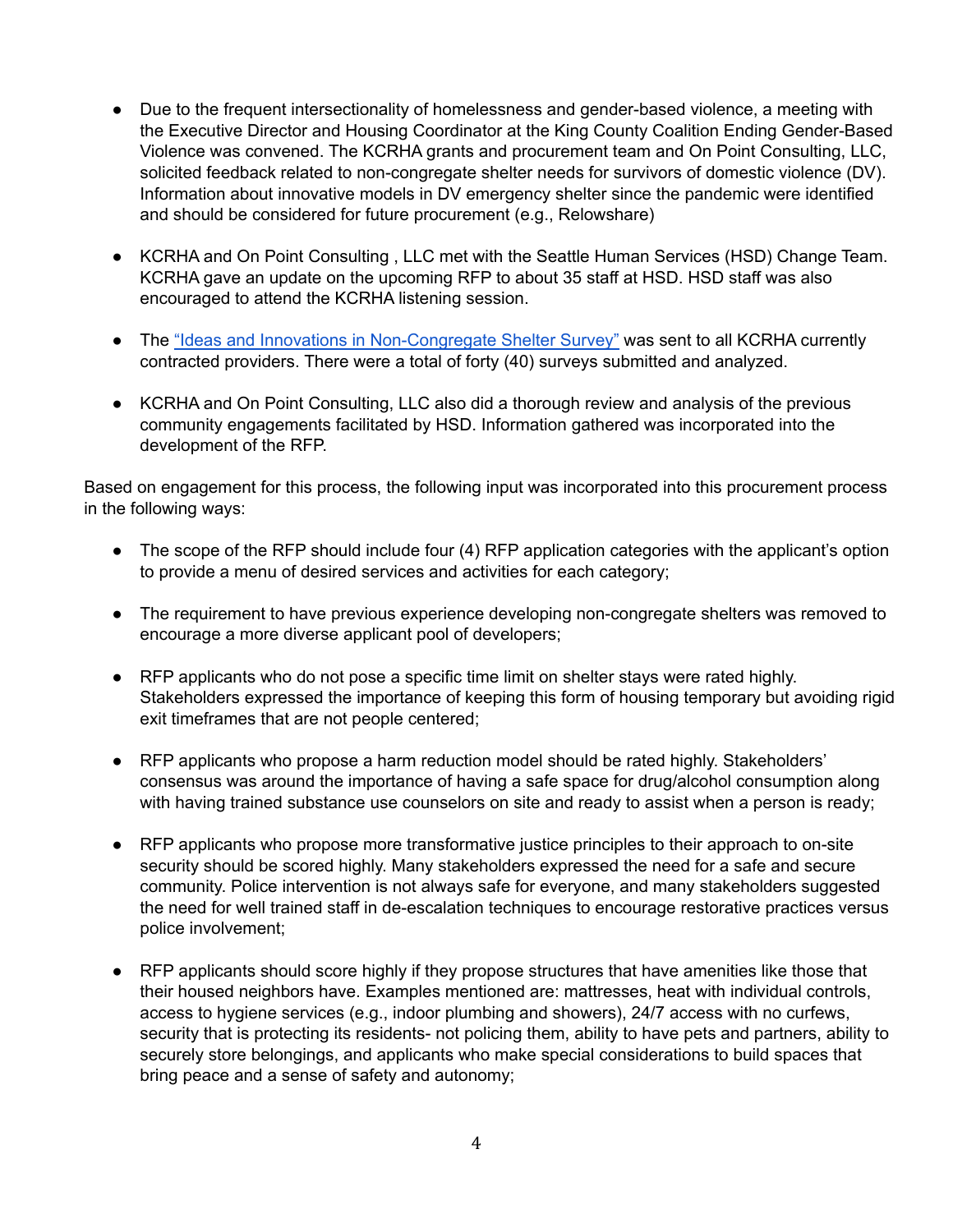- RFP applicants who propose housing-specific case management, harm reduction, medical health services and recovery spaces, behavioral health services that are culturally relevant, 24/7 staffing, onsite social activities to build community, peer-to-peer model of community and self-governance;
- Allow RFP applicants to self-select the population(s) they intend to serve. More points will be given to organizations who serve the most marginalized unhoused individuals and/or people experiencing intersectional forms of system oppression;
- Allow service providers to make shelter referrals. Many stakeholders complained that the current outreach and referral system further marginalizes the most marginalized. Consider removing the CEA & Hope Team referral requirements for this housing option; and
- South Seattle, Downtown, and South Lake Union were all suggested as locations in need of non-congregate shelter options. Applicants who propose options in these areas should score higher.

## **C. Racial Equity Considerations**

The following activities were completed to ensure a racial equity lens was applied throughout this procurement process:

- Met with the Lived Experience Coalition (LEC) three (3) times and completed an antiracist strategy chart process for non-congregate shelter; and
- Racial equity was centered during each community engagement and integrated into each category of the RFP application.

Based on this work, the following racial equity considerations were determined:

- Culturally relevant support services are called out in the RFP to accommodate the diversity among people who are unsheltered in Seattle;
- This RFP did not define a specific population by race or ethnicity to be served. Instead, it allowed each applicant to identify who they feel they are able to serve best and asked applicants to explain how they do this best (from many angles: staffing, services model, understanding of racial equity and systems of oppression, etc).

## **D. The Review Process**

The applications were initially reviewed for minimum eligibility qualifications. The eligibility review committee was comprised of:

- Shani Jones, Procurement Coordinator
- Jenn Ozawa, Consultant

The fourteen (14) eligible applications were forwarded to the review committee to be read and rated individually, and then as a group. This review committee was comprised of:

- Wayne Wilson, Community Impact Manager, United Way of King County
- Marvin Futrell, Member, Lived Experience Coalition (LEC)